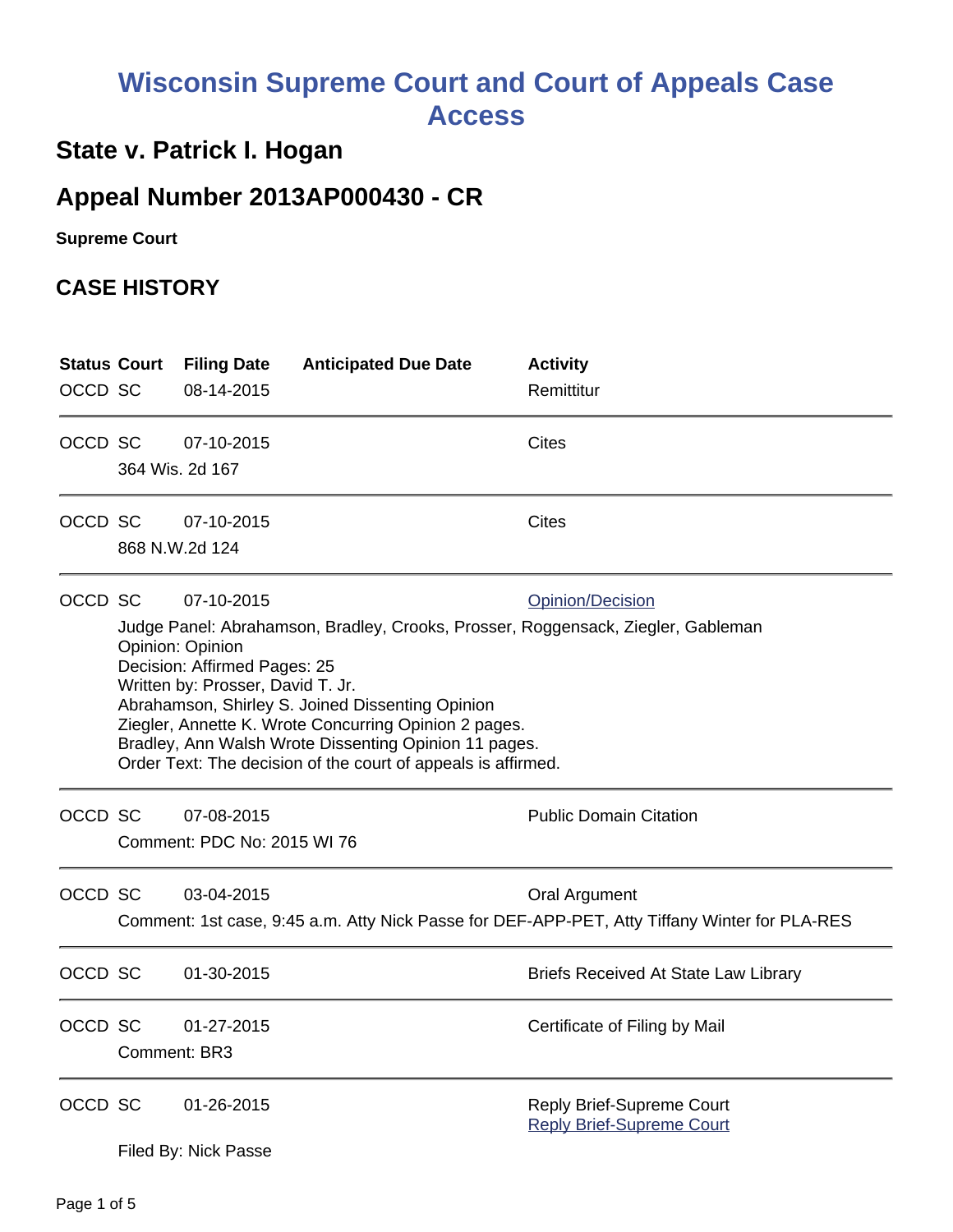| OCCD SC |              | 01-22-2015                                                                                                                                                                                                                                                                                                                                                | <b>Briefs Received At State Law Library</b>                                                                                                   |
|---------|--------------|-----------------------------------------------------------------------------------------------------------------------------------------------------------------------------------------------------------------------------------------------------------------------------------------------------------------------------------------------------------|-----------------------------------------------------------------------------------------------------------------------------------------------|
| OCCD SC |              | 01-15-2015                                                                                                                                                                                                                                                                                                                                                | Response Brief-Supreme Court<br><b>Response Brief-Supreme Court</b>                                                                           |
|         |              | Filed By: Tiffany Winter<br>Comment: Appx to Response Brief-Supreme Court                                                                                                                                                                                                                                                                                 |                                                                                                                                               |
| OCCD SC |              | 01-06-2015                                                                                                                                                                                                                                                                                                                                                | <b>Briefs Received At State Law Library</b>                                                                                                   |
| OCCD SC |              | 12-29-2014<br>Comment: Letter from AAG Winter regarding date for oral argument; placed in file.                                                                                                                                                                                                                                                           | <b>Other Papers</b>                                                                                                                           |
| OCCD SC |              | 12-29-2014                                                                                                                                                                                                                                                                                                                                                | <b>Other Papers</b>                                                                                                                           |
|         |              | respondent; placed in file.                                                                                                                                                                                                                                                                                                                               | Comment: Ltr from Atty. Passe that the petitioner has no objection to the motion to extend time filed by                                      |
| OCCD SC |              | 12-19-2014                                                                                                                                                                                                                                                                                                                                                | Assigned-Oral Argument                                                                                                                        |
| OCCD SC |              | 12-18-2014<br>Filed By: Tiffany Winter<br>Submit Date: 12-19-2014<br>Decision: (G) Grant<br>Decision Date: 12-22-2014<br>ORD that the motion is granted. Plaintiff-respondent's response brief shall be served and filed on or<br>before January 15, 2015. No further extensions of time will be granted to this party.<br>See BR2 event due on 1-15-2015 | Motion to Extend Time                                                                                                                         |
| OCCD SC |              | 12-16-2014<br>of Wisconsin In Supreme Court" and the appeal case number. Please e-file a corrected brief.                                                                                                                                                                                                                                                 | <b>Rejected Electronic Document</b><br>Comment: First Brief - Supreme Court: The e-file is rejected because the cover does not include "State |
| OCCD SC | Comment: BR1 | 12-16-2014                                                                                                                                                                                                                                                                                                                                                | Certificate of Filing by Mail                                                                                                                 |
| OCCD SC |              | 12-16-2014<br>Comment: 10 add'l copies of ct app briefs previously filed on behalf of each party                                                                                                                                                                                                                                                          | Response                                                                                                                                      |
| OCCD SC |              | 12-15-2014                                                                                                                                                                                                                                                                                                                                                | <b>First Brief-Supreme Court</b><br><b>First Brief-Supreme Court</b>                                                                          |
|         |              | Filed By: Nick Passe<br><b>Comment: Separate Appendix</b>                                                                                                                                                                                                                                                                                                 |                                                                                                                                               |
| OCCD SC |              | 11-14-2014                                                                                                                                                                                                                                                                                                                                                | <b>Caption Amended</b>                                                                                                                        |
| OCCD SC |              | 11-13-2014                                                                                                                                                                                                                                                                                                                                                | Court Changed to Supreme Court                                                                                                                |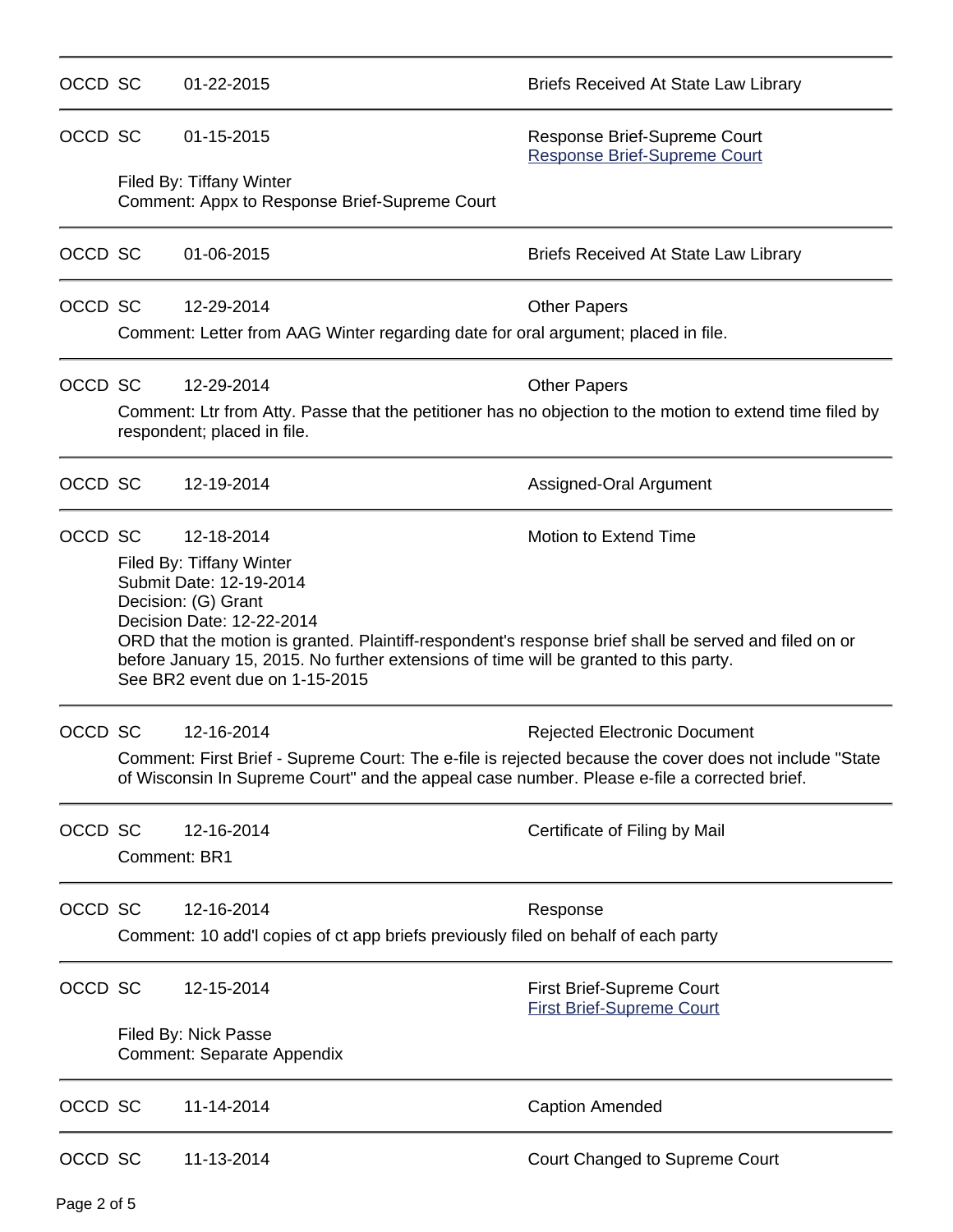### OCCD SC 09-24-2014 Court Order

ORD that the plaintiff-respondent, State of Wisconsin, is directed to file a response to the petition for review on or before October 8, 2014.

| OCCD CA | 848 N.W.2d 903  | 06-25-2014                                                                                                                                                                                                                                                                                                                                                             | <b>Cites</b>                                |
|---------|-----------------|------------------------------------------------------------------------------------------------------------------------------------------------------------------------------------------------------------------------------------------------------------------------------------------------------------------------------------------------------------------------|---------------------------------------------|
| OCCD CA | 354 Wis. 2d 622 | 06-25-2014                                                                                                                                                                                                                                                                                                                                                             | <b>Cites</b>                                |
| OCCD CA |                 | 06-25-2014                                                                                                                                                                                                                                                                                                                                                             | <b>Opinion Ordered Unpublished</b>          |
| OCCD SC |                 | 06-16-2014<br>Comment: SPD appointed                                                                                                                                                                                                                                                                                                                                   | <b>Fee Waived</b>                           |
| OCCD SC |                 | 06-16-2014<br>Filed By: Nick Passe<br>Submit Date: 6-19-2014<br>Decision: (G) Grant<br>Decision Date: 11-13-2014<br>IT IS ORDERED that the petition for review is granted. Briefs/statements 30/20/10.<br><b>Motion Response</b><br>Filed By: Tiffany Winter<br>Submit Date: 6-19-2014<br><b>Motion Response</b><br>Filed By: Tiffany Winter<br>Submit Date: 10-7-2014 | <b>Petition for Review</b>                  |
| OCCD CA |                 | 05-15-2014<br>Judge Panel: Kloppenburg, Lundsten, Blanchard<br><b>Opinion: Per Curiam</b><br>Decision: Affirmed Pages: 8<br>Order Text: Judgment affirmed                                                                                                                                                                                                              | Opinion/Decision                            |
| OCCD CA |                 | 11-15-2013                                                                                                                                                                                                                                                                                                                                                             | <b>Submitted on Briefs</b>                  |
| OCCD CA |                 | 10-01-2013                                                                                                                                                                                                                                                                                                                                                             | <b>Briefs Received At State Law Library</b> |
| OCCD CA |                 | 09-11-2013<br>Comment: Reply Brief: The e-file is rejected because the brief does not include the certifications<br>pursuant to Rule 809.19(12) and Rule 809.19(8)(d). Please e-file a corrected reply brief.                                                                                                                                                          | <b>Rejected Electronic Document</b>         |
| OCCD CA |                 | 09-11-2013                                                                                                                                                                                                                                                                                                                                                             | Record and Briefs Sent to District 4        |
| OCCD CA |                 | 09-10-2013                                                                                                                                                                                                                                                                                                                                                             | <b>Reply Brief</b><br><b>Reply Brief</b>    |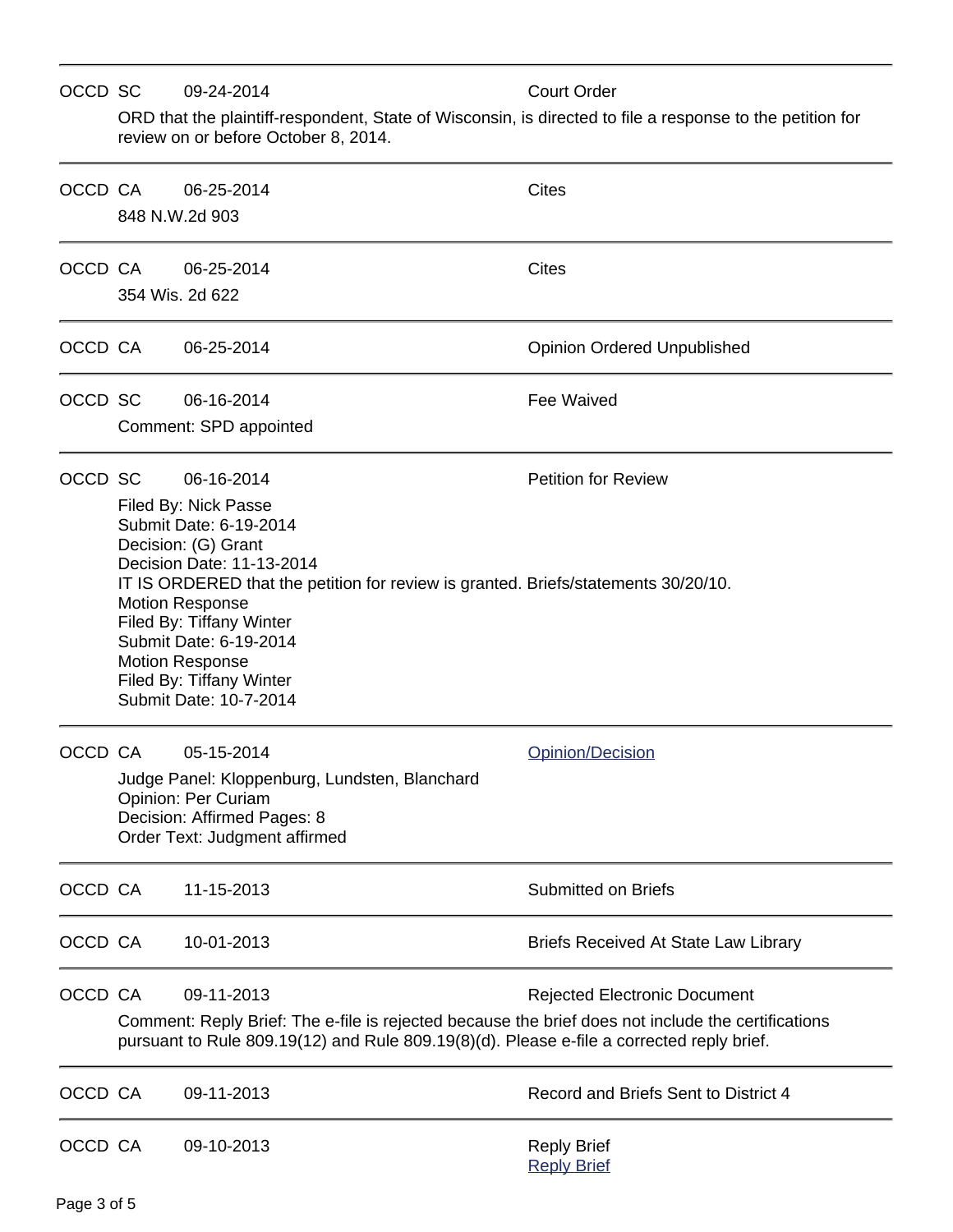Comment: Please note that the certifications pursuant to Rule 809.19(12) have been added to all briefs. Please note that the brief certification pursuant to Rule 809.19(8)(d) has been added to this brief. Please include the brief certification in all briefs. Rcd 10 adtl copies of CA brief for SC 12/15/14 dd

| OCCD CA |                                                                                                                                           | 08-23-2013                                                                                                                                                                                                                          | Brief of Respondent(s)<br><b>Brief of Respondent</b>      |  |  |
|---------|-------------------------------------------------------------------------------------------------------------------------------------------|-------------------------------------------------------------------------------------------------------------------------------------------------------------------------------------------------------------------------------------|-----------------------------------------------------------|--|--|
|         |                                                                                                                                           | Filed By: Tiffany Winter                                                                                                                                                                                                            |                                                           |  |  |
|         |                                                                                                                                           | Comment: Rcd 10 copies CA brief for SC                                                                                                                                                                                              |                                                           |  |  |
| OCCD CA |                                                                                                                                           | 07-12-2013                                                                                                                                                                                                                          | <b>Motion to Extend Time</b>                              |  |  |
|         |                                                                                                                                           | Filed By: Tiffany Winter<br>Submit Date: 7-15-2013<br>Decision: (G) Grant<br>Decision Date: 7-19-2013<br>ORD that the time to file the State's brief is extended to August 23, 2013.<br>See BRS event due on 8-23-2013              |                                                           |  |  |
| OCCD CA |                                                                                                                                           | 07-03-2013                                                                                                                                                                                                                          | <b>Attorney Change</b>                                    |  |  |
|         |                                                                                                                                           | Comment: Notice of Appearance for State of Wisconsin; delete AAG Weber; add AAG Winter                                                                                                                                              |                                                           |  |  |
| OCCD CA |                                                                                                                                           | 06-28-2013                                                                                                                                                                                                                          | <b>Rejected Electronic Document</b>                       |  |  |
|         | Comment: Appendix for Brief of Appellant: The e-file is rejected because the caption is incorrect. Please<br>e-file a corrected appendix. |                                                                                                                                                                                                                                     |                                                           |  |  |
| OCCD CA |                                                                                                                                           | 06-28-2013                                                                                                                                                                                                                          | <b>Rejected Electronic Document</b>                       |  |  |
|         | Comment: Brief of Appellant: The e-file is rejected because the caption is incorrect. Please e-file a<br>corrected brief.                 |                                                                                                                                                                                                                                     |                                                           |  |  |
| OCCD CA |                                                                                                                                           | 06-25-2013                                                                                                                                                                                                                          | Sua Sponte                                                |  |  |
|         | no action.                                                                                                                                | Filed By: Unassigned District 4<br>Submit Date: 6-25-2013<br>Decision: (N) No Action<br>Decision Date: 6-27-2013<br>Comment: Brief & Appendix                                                                                       |                                                           |  |  |
| OCCD CA |                                                                                                                                           | 06-25-2013                                                                                                                                                                                                                          | Brief & Appx of Appellant(s)<br><b>Brief of Appellant</b> |  |  |
|         | Filed By: Nick Passe                                                                                                                      |                                                                                                                                                                                                                                     |                                                           |  |  |
|         |                                                                                                                                           | Comment: Separate Appendix; Please note the party designation on the caption was corrected on the<br>covers of all briefs. Please use the above caption on all future briefs. Rcd 10 adtl copies of CA brief for<br>SC 12/15/14 dd. |                                                           |  |  |
| OCCD CA |                                                                                                                                           | 04-18-2013                                                                                                                                                                                                                          | Motion to Extend Time                                     |  |  |